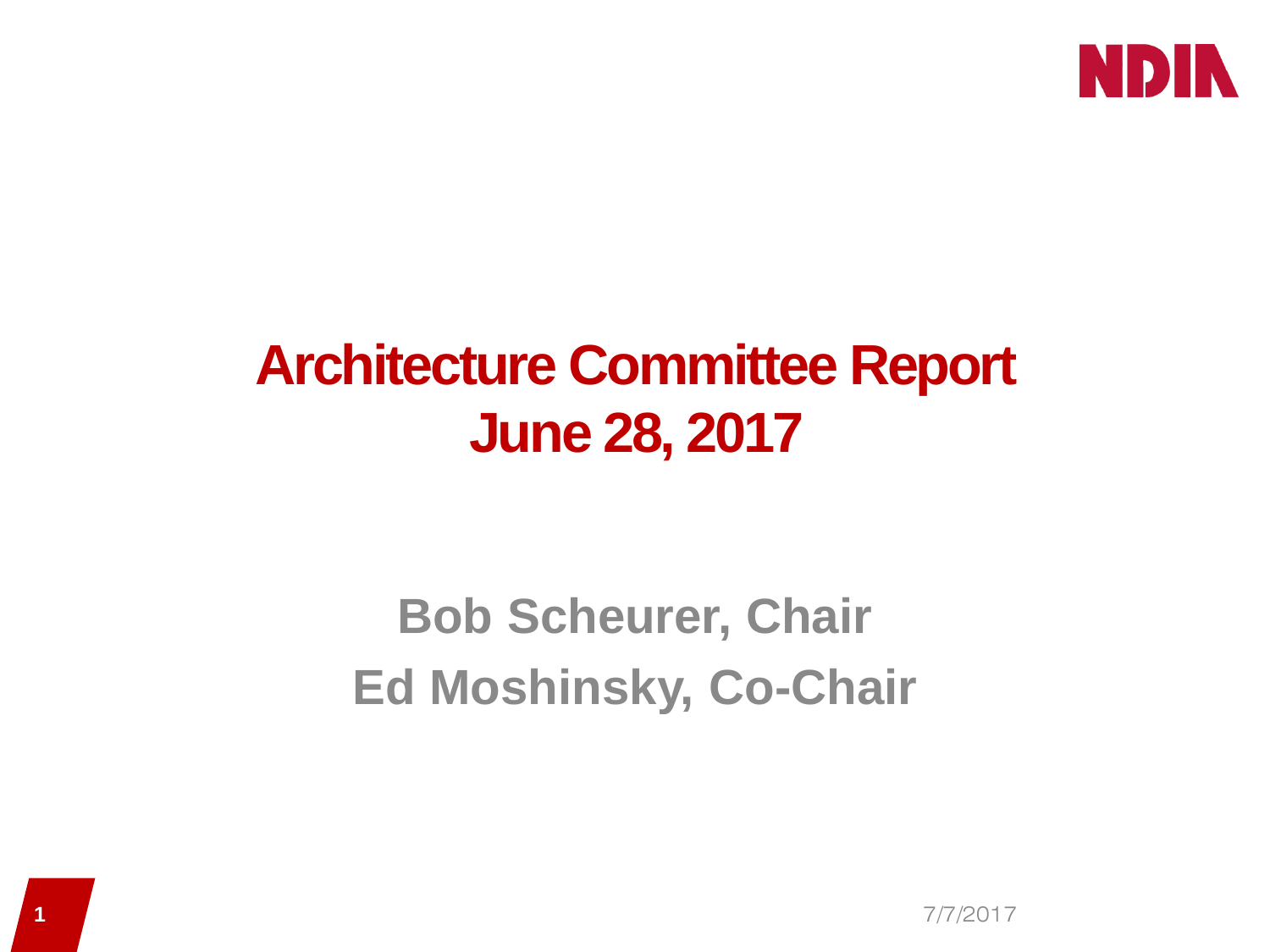## **Status – June 28, 2017**



- **Conducting Regular Bi-Weekly Committee Meetings**
- **Currently 32 Members – Cross-Section of Industry & Govt.**
	- Incl. DoD Sponsor: Philomena (Phil) Zimmerman
- **White Paper Focus Area: Modular Open Systems**  *Approach* **(MOSA)**
	- Extensive Outline, incl. Definitions and Measures for Openness & Modularity, IP/Data Rights, et. al.
	- Examples and Recommendations Planned
- **Coordinating with M&S Committee:** *Portable Models*
- **Next Meeting: 2-3:30 p.m. EST June 28 (following SE Division Meeting)**